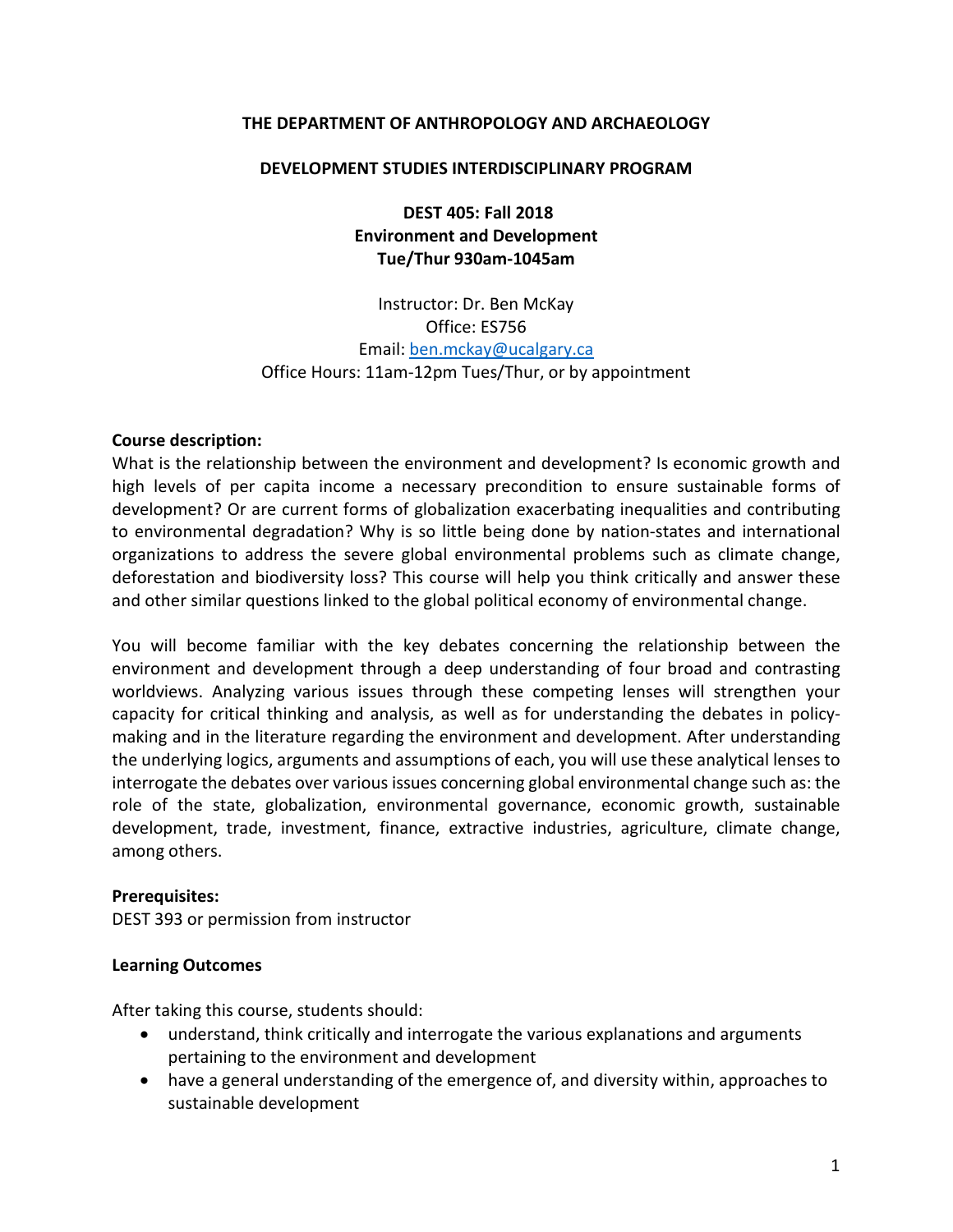- understand how global environmental problems are fundamentally grounded in social, economic and political relations
- be equipped with an understanding of the roles and relationships between governments and forms of governance in global environmental politics
- have improved their writing, reading, research and analytical skills
- have improved their ability to engage in constructive criticism

#### **Learning methods:**

This course combines (a) lectures, (b) student-led discussion and presentations, (c) video and films, and (d) student-led peer review exercises.

#### **Methods of assessment:**

#### Pop-quizzes: 10%

A total of 5 pop-quizzes/in-class assignments will be held unannounced throughout the semester, each worth 2% of your final grade. These will be based on the required readings assigned for that day in class, so make sure you come to class prepared and having done the required readings for that day.

#### Extended outline + presentations: 7.5%

Mechanics: students will be asked to present an expanded outline of their final essay for this course, presenting their emerging argument. It will be subject to an individual lead discussant and plenary discussion. After this exercise, students' ability and ease in using abstract theoretical concepts in order to make sense of concrete empirical issues are expected to be further enhanced. A one-page extended outline must uploaded to D2L no later than 48 hours before the presenta

## Peer review: 2.5%

Each student will be assigned to review another student's extended outline and provide written and oral constructive criticism and feedback following the outline presentation.

## Film Review: 10%

Students will write one film review using two competing worldviews (lenses) discussed in class to analyze the various environment and development issues raised in the film. Reviews should be between 800 to 1000 words (max), not including bibliography. More details to be discussed in class.

## Student-led group work: 15%

This session aims to be a wrap up and synthesizing student-led exercise on the various relevant theoretical frameworks in understanding the environment and development. After this session, students are expected to be more at ease in using the analytical tools learned during the past sessions. Mechanics: students will be organized into groups of four, use meta cards, posters, pictures, drawings, acting, etc. (no PowerPoint) to present and explain strengths and weaknesses of a particular approach/framework as applied to an issue of choice; followed by a vibrant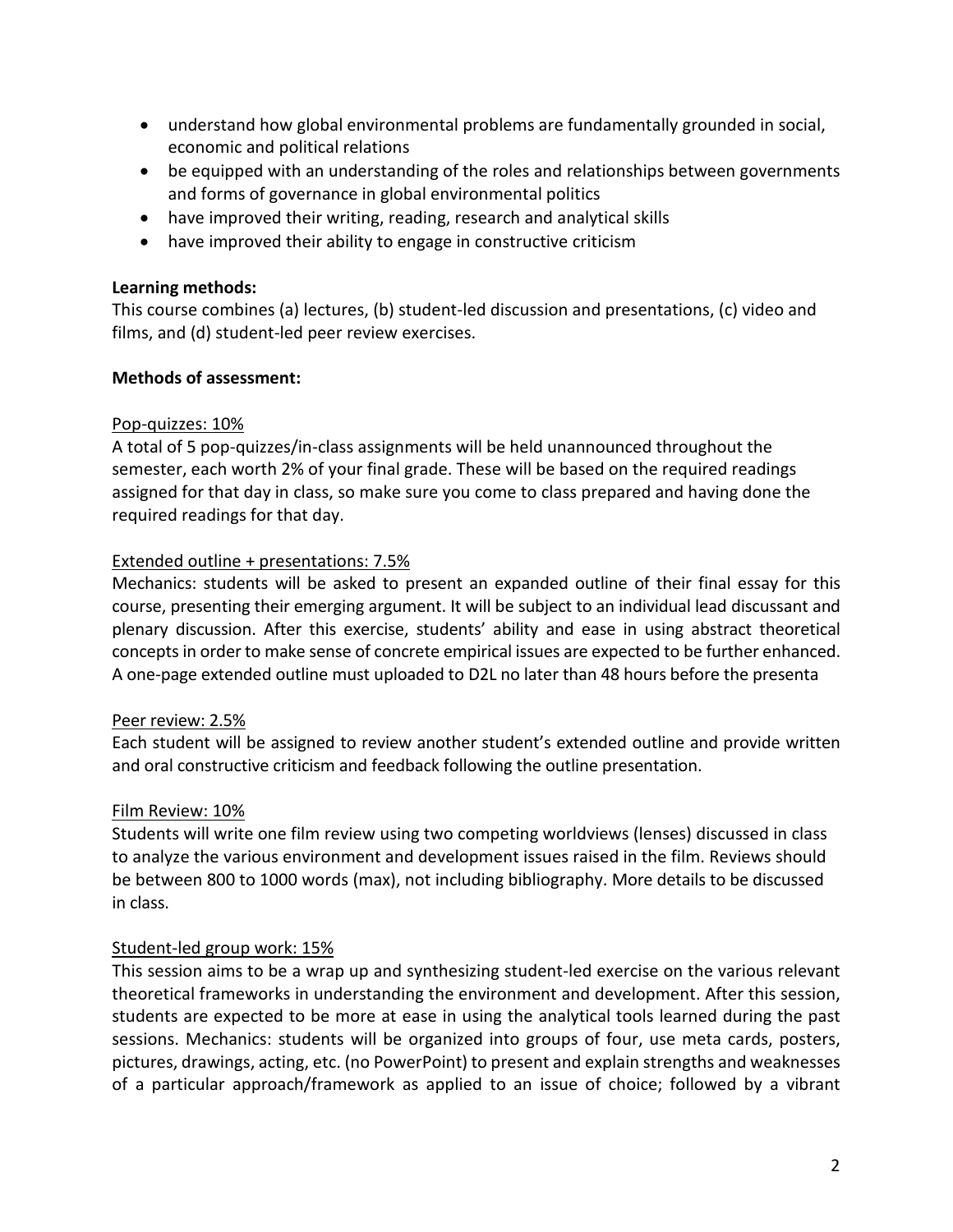discussion. 5 minute presentations, followed by 3 minute discussion. More details to be discussed in class.

## Mid-term exam: 25%

Short answers and multiple choice. All materials in-class and in the readings to date will be covered.

#### Final essay: 30%

Details to be discussed in class.

\*Late assignments will be penalized by 10% per day.

For referencing style, use APA. See https://owl.english.purdue.edu/owl/resource/560/01/

Please note: No Registrar-scheduled Final Exam.

The final mark out of 100, will then be converted to a letter grade as follows:

| $A+$ 94.9 – 100%     | $A = 89.9 - 94.8\%$ | A- 84.9 – 89.8%     |
|----------------------|---------------------|---------------------|
| $B+$ 79.9 – 84.8%    | $B = 74.9 - 79.8\%$ | $B - 70.9 - 74.8\%$ |
| $C_{+}$ 66.9 – 70.8% | $C = 62.9 - 66.8\%$ | $C-58.9-62.8%$      |
| $D+$ 54.9 – 58.8%    | D $49.9 - 54.8\%$   | F 49.8 and below    |

#### **Required textbook:**

Clapp and Dauvergne (2011) *Paths to a Green World*, 2<sup>nd</sup> Edition. Cambridge and London: MIT Press (Available in bookstore)

## **PLAGIARISM AND CHEATING**

Plagiarism: "to steal and pass off the ideas or words of another as one's own" (Webster's). Plagiarism will not be tolerated and will automatically result in a failing grade for the submission. Any student caught plagiarizing will also be subject to additional University sanctions. Students are expected to be familiar with the Department of Anthropology and Archaeology's policy on intellectual honesty.

## **DEFERRED EXAMS:**

A student who is absent from a test for legitimate reasons must discuss an alternative course of action with the instructor. The instructor at their discretion may transfer the percentage weight for the test to the final examination, if there is a final examination in the course, set another test, etc. An instructor will normally make this decision on the basis of verbal information provided by the student. In the event that an instructor feels that they cannot judge the veracity of the information provided, Students must be aware that they are responsible for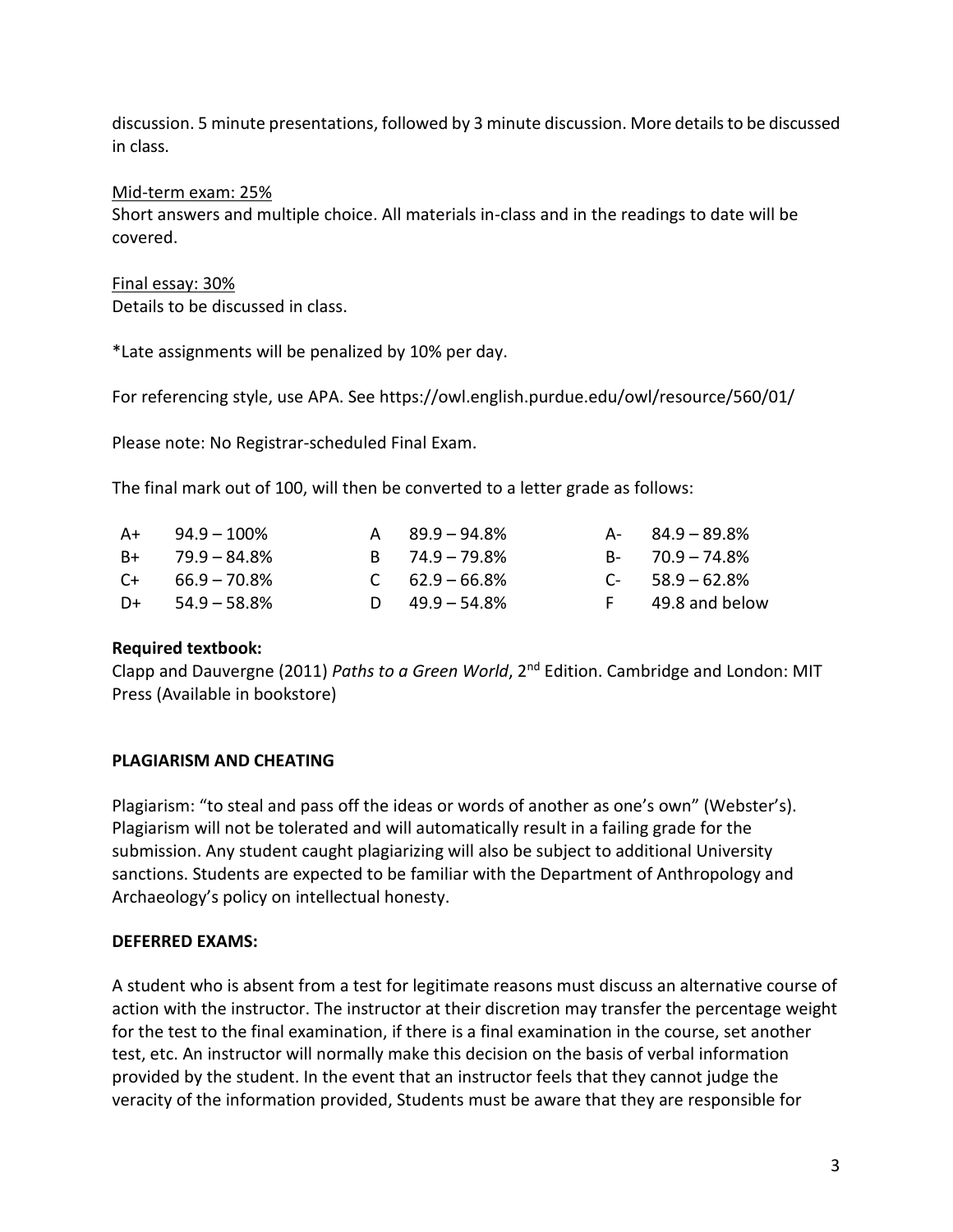payment of any charge associated with the medical assessment and documentation as this service falls outside the realm of services provided by the Provincial Health Care Plan. Deferral of the final exam requires Registrar approval.

If a deferred exam is administered, the format of the exam may be different than the original exam.

## **ACADEMIC ACCOMMODATIONS**

# http://www.ucalgary.ca/access/accommodations/policy

Students needing an Accommodation because of a Disability or medical condition should communicate this need to Student Accessibility Services in accordance with the Procedure for Accommodations for Students with Disabilities

Students needing an Accommodation based on a Protected Ground other than Disability, should communicate this need, preferably in writing, to the instructor of this course.

# **ACADEMIC INTEGRITY**

Academic integrity is essential to the pursuit of learning and scholarship in a university, and to ensuring that a degree from the University of Calgary is a strong signal of each student's individual academic achievements. As a result, the University treats cases of cheating and plagiarism very seriously. Non-academic integrity also constitutes an important component of this program.

For detailed information on what constitutes academic and non-academic misconduct, please refer to the following link: http://www.ucalgary.ca/pubs/calendar/current/k-2- 1.html

All suspected cases of academic and non-academic misconduct will be investigated following procedures outlined in the University Calendar. If you have questions or concerns about what constitutes appropriate academic behavior or appropriate research and citation methods, you are expected to seek out additional information on academic integrity from your instructor or from other institutional resources.

Where there is a criminal act involved in plagiarism, cheating or other academic misconduct, e.g., theft (taking another student's paper from their possession, or from the possession of a faculty member without permission), breaking and entering (forcibly entering an office to gain access to papers, grades or records), forgery, personation and conspiracy (impersonating another student by agreement and writing their paper) and other such offences under the Criminal Code of Canada, the University may take legal advice on the appropriate response and, where appropriate, refer the matter to the police, in addition to or in substitution for any action taken under these regulations by the University

## **TEACHING EVALUATIONS / USRIS (Universal Student Ratings of Instruction)**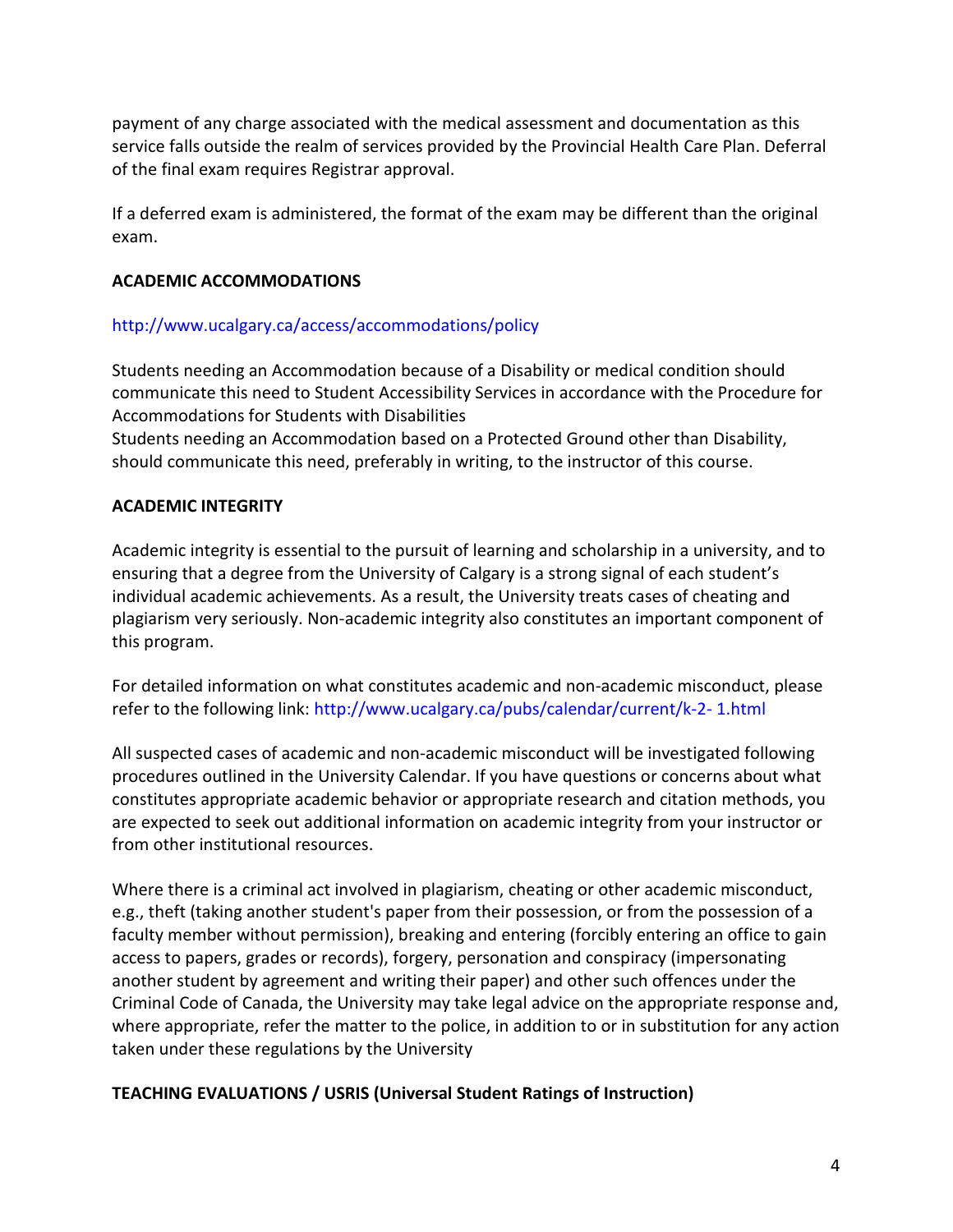At the University of Calgary, feedback provided by students through the Universal Student Ratings of Instruction (USRI) survey provides valuable information to help with evaluating instruction, enhancing learning and teaching, and selecting courses. **Your responses make a difference, please participate!** Website: http://www.ucalgary.ca/usri/

## **Writing Across the Curriculum**

Writing skills are not exclusive to English courses and, in fact, should cross all disciplines. The University supports the belief that throughout their University careers, students should be taught how to write well so that when they graduate their writing abilities will be far above the minimal standards required at entrance. Consistent with this belief, students are expected to do a substantial amount of writing in their University courses and, where appropriate, members of faculty can and should use writing and the grading thereof as a factor in the evaluation of student work. The services provided by the Writing Support, part of the Student Success Centre, can be utilized by all undergraduate and graduate students who feel they require further assistance

**Emergency Evacuation Assembly Points**: In the event of an emergency that requires evacuation, please refer to the following link to become familiar with the assembly points for the class: http://www.ucalgary.ca/emergencyplan/assemblypoints

# **Freedom of Information and Protection of Privacy Act: Freedom of Information and Protection of Privacy Act**

The University of Calgary is committed to protecting the privacy of individuals who work and study at the University or who otherwise interact with the University in accordance with the standards set out in the Freedom of Information and Protection of Privacy Act. Please refer to the following link for detailed information: http://www.ucalgary.ca/legalservices/foip

The Department of Anthropology and Archaeology's FOIP (Freedom of Information and Privacy) policy requires all reports/examinations to be returned to students during class time or the instructor's office hours. Any term work not picked up will be placed in the Anthropology and Archaeology Office (ES620) for distribution. Any student not wishing

to have their work placed in the office must make alternative arrangements with the course instructor early in the term.

**Safewalk Information:** Campus Security, in partnership with the Students' Union, provides the Safewalk service, 24 hours a day to any location on Campus including the LRT, parking lots, bus zones and University residences. Contact Campus Security at (403) 220-5333 or use a help phone, and Safewalkers or a Campus Security Officer will accompany you to your campus destination.

**Faculty of Arts Program Advising and Student Information Resources:** Have a question, but not sure where to start? Arts Students' Centre